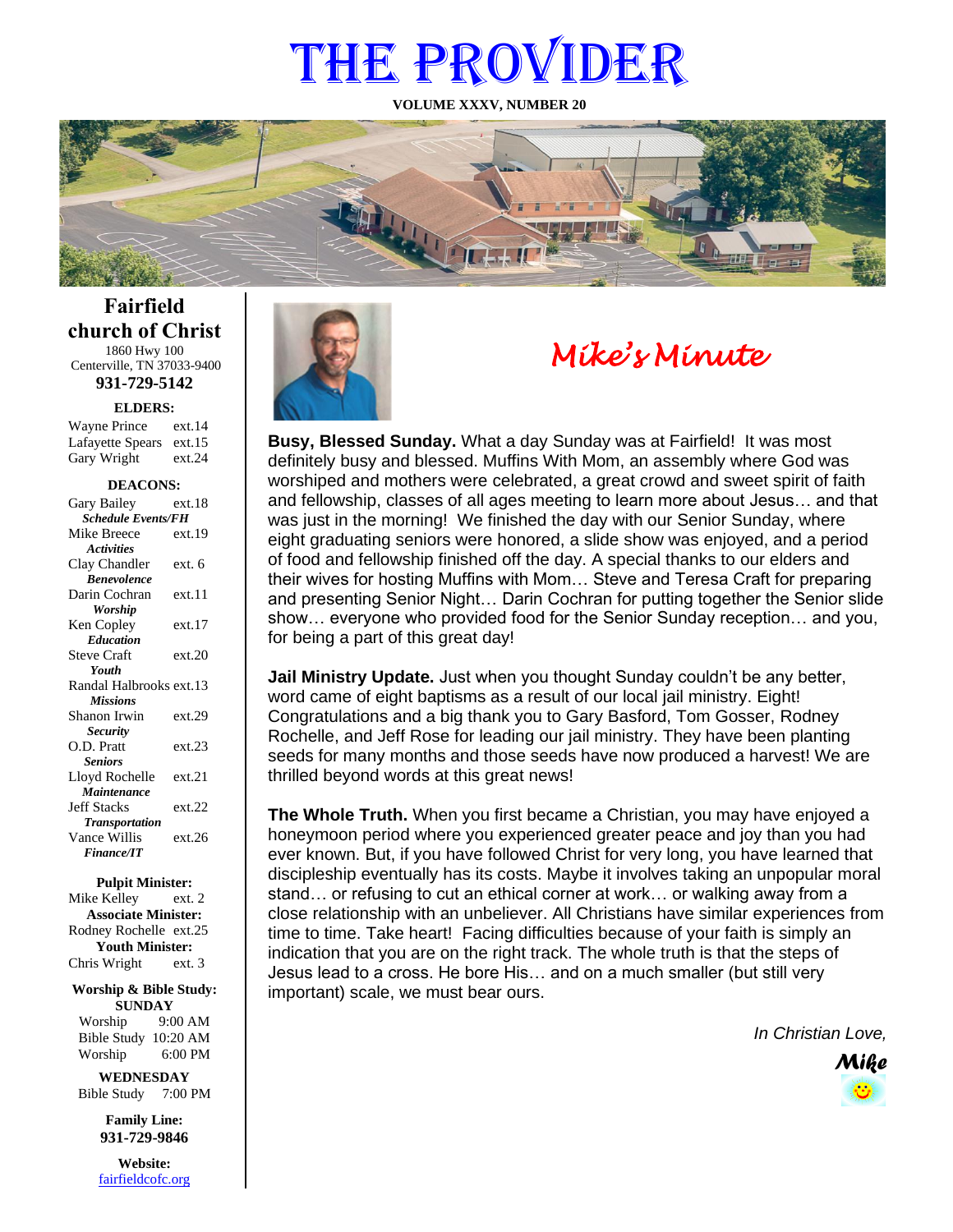

Everyone is invited to a  $95<sup>th</sup>$  birthday celebration for **Hester Moss** in the fellowship hall this Sunday from 1-3 pm. No gifts please but cards appreciated.



We express our sympathy to the family of **Margaret Hudgins**, sister of **Dot Davidson** who passed away last Sunday. Her funeral was Thursday.



Thanks to all for the cards, calls and prayers I received after my stay in the hospital and a special thanks to Fran Batts.

> Love you all, **Janey Gilbert**

## **RESPONDING TO THE LORD'S INVITATION**

**Chris England** and **Rita Beard** came forward Sunday night asking for prayers to help them through personal struggles.

Rodney Rochelle and Tom Gosser baptized the following inmates last Sunday afternoon at the jail: Dwight Halbrooks, Jeffrey Daniels, Joshua Parish, Brandon Gatlin, Cody Bates, Jeremiah Thornton, Mark Sullivan and Ian Baker.





*Members:* Gary Bailey (knee surgery), Brenda Stoltz, Janey Gilbert, Ralph Givens (Dickson Horizon), Patsy Givens, Butch Sullivan, Deborah Peery, Lelia Mae Poore, Sherry Breece, Harry Totty, Dorothy Weatherspoon, Helen Shanes, Lou Dickens (back surgery on May 16 at St. Thomas Midtown), Paul & Noble & Dewayne Victory & Jo Ann Totty.

*Friends & Family:* Jay Pickard (broken hip), Anthony Stacks (home), Mary Spears (mother of Lafayette), James Stoltz (home), Christians, missionaries, military personal & people in the Ukraine, Connie Johnston, Mark Walton, J.B. Brown (home), Nancy Clancy, Cruze Wright, Gus Gilreath, Willie Taylor, Everett Kelly (St. Thomas West), Ray Weatherspoon (Trustpoint Rehab in Murfreesboro), Kevin Chandler, Denny Quillen, Jo James, Lucille Morphis, Wanda Gilliam Felts, Cody Crawford, Linda Goad, Doris & Marjorie Claud, Rebeca Mears, David Dansby, James Coates, Greg Zoller, Seth Williams, Elizabeth Dunn, Kelley Wilson, Billie Church, Daniel Spears, Ann Spencer, Thomas Brady, Donald Brady, Doris Elam, Neil Jobe, Donna Gaspard, Evan Boyd, Rita Stacks, Jimmy Jenkins, Ruby Church, Carolyn Nash, Kathy Swinford Coleman, Grayson Gunter, Jimmy George & William Dale Nash.

*Life Care:* Wilma Green, Francis Qualls, Hester Moss

*St. Thomas Hickman Nursing Home:* Barbara Beard, Naomi Bailey

*Olive Branch Senior Living, Dickson:* Martha Page



- **May 15** Puppet Show in Lift-Off
- **May 17** Middle/High school devo, 6:30-8:30 in FH
- **May 21** Middle/High School outing, TN Renaissance Festival
- May 22 3<sup>rd</sup>-5<sup>th</sup> grade devo, during evening service @ FH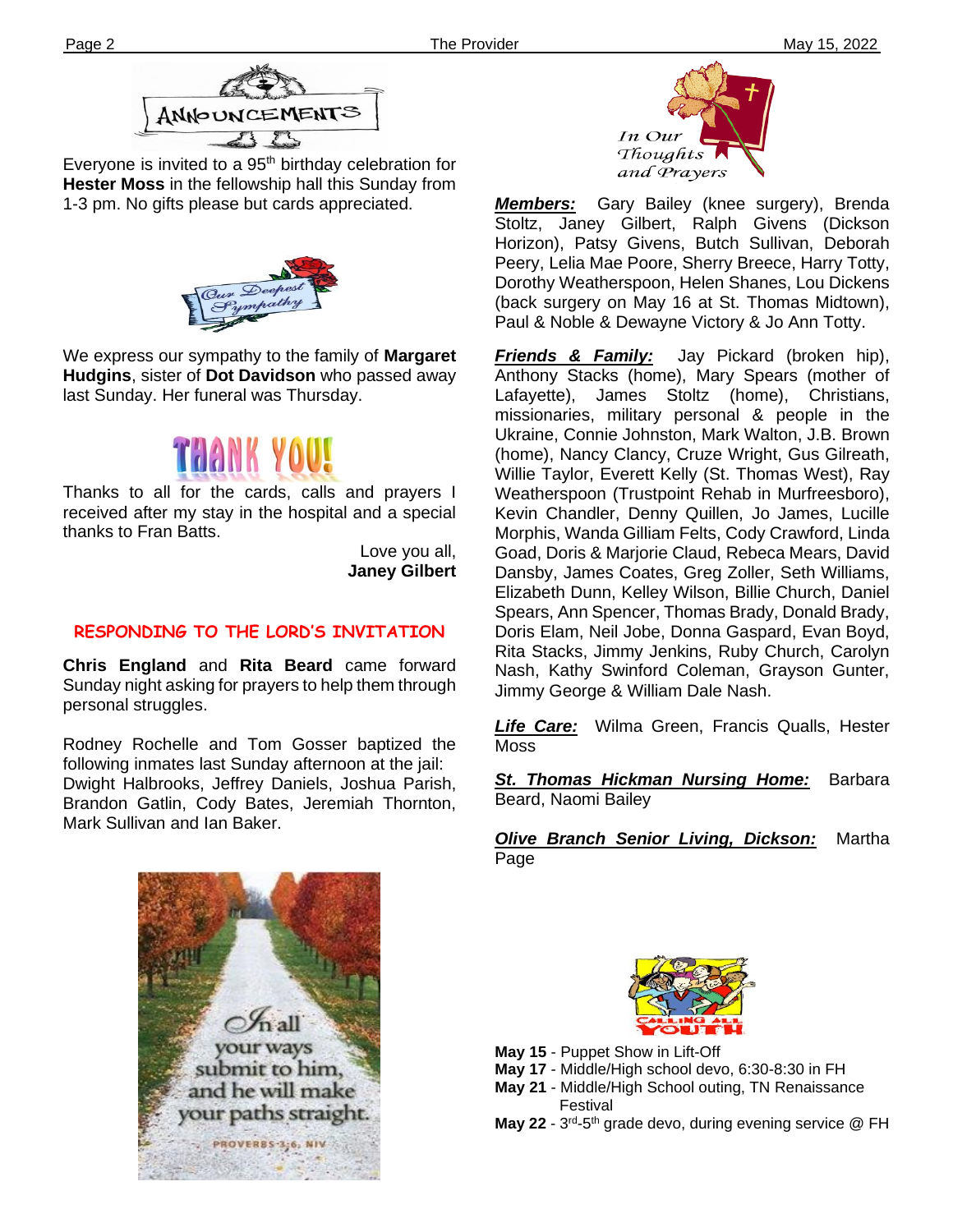

## **Center Fielders News**

"Inner Life & Its Expression"

 The scriptures set forth two kinds of inner life: carnal and spiritual. These two can be at home in the heart at the same time. For this reason, there is a constant battle, because "the flesh desires what is contrary to the Spirit, and the Spirit is contrary to the flesh: and these are contrary to one another" (Galatians 5:17).

 We obtain spiritual life by receiving Christ in faith and repentance. This involves humility, surrender of will, and brokenness before God. It is expressed in love for and obedience to the truth, respect for sacred things, and obedience to the authority set by God. There will be joy, peace, rest, power for pure living, confession of Christ before men, and willingness to suffer for Him. Jesus becomes the reason for our being and doing. This is the abundant life He came to give.

 But there is a thief who wants to steal away this life and revive the carnal inner life that we receive by natural birth. Its traits are pride, envy, rebellion, stubbornness, anger, lust, hatred, and bitterness, which dwell naturally in our hearts. Carnal life is expressed in disobedience or eye service, disrespect toward authority and sacred things, mockery of the sincere and conscientious, an unbridled tongue, a casual spirit, self-defense, and self-justification. This kind of inner life destroys peace with God and with others, and it leads to eternal death in the end.

 God has given us freedom to choose which kind of inner life will prevail. If it is the first, we are sheep in the fold of Christ---pure, peaceable, gentle, easily entreated, full of mercy and good fruit, and without partiality or hypocrisy. If it is the second, we are wolves in the kingdom of Satan.

Choose this day whom you will serve-----

*Obey God and watch Him work,*

*Rodney*

## FOR THE RECORD

| <b>WEEK OF May 8, 2022</b> |        |
|----------------------------|--------|
| <b>MORNING WORSHIP</b>     | 221    |
| <b>CONTRIBUTION:</b>       | \$5301 |
| 2022 WEEKLY BUDGET         | \$4167 |

## MEN TO SERVE may 15

## **SUNDAY MORNING:**

**Song Leader:** Darin Cochran  **Opening Prayer:** Ronny Pitman **Scripture Reading:** Skyler Irvin  **Scripture: Matthew 16:24-25 Preside Lord's Supper:** Lafayette Spears  **Alternates:** Rick Bruno, Norman George  **Announcements:** Darin Cochran  **Closing Prayer:** Mike Breece **Van Driver:** Jeff Stacks 931-994-7631

## **SUNDAY EVENING:**

**Announcements:** Gary Basford **Scripture Reading:** Mike Batts  **Scripture: Matthew 10:27-31 Song Leader:** Jeff Stacks **Opening Prayer:** Wayne Prince **Lord's Supper:** Edwin Wright, Gary Wright **Closing Prayer:** Willie Powers **Van Driver:** Jeff Stacks 931-994-7631

## **WEDNESDAY NIGHT:**

**Announcements:** Gary Basford **Song Leader:** Jeff Rose **Opening Prayer: Roy McCoy Invitation:** Mike Kelley  **Van Driver:** Chris Love 931-994-7855



If you would like to submit an article or announcements for the bulletin, feel free to hand it to Rick or drop in the box on the office door.